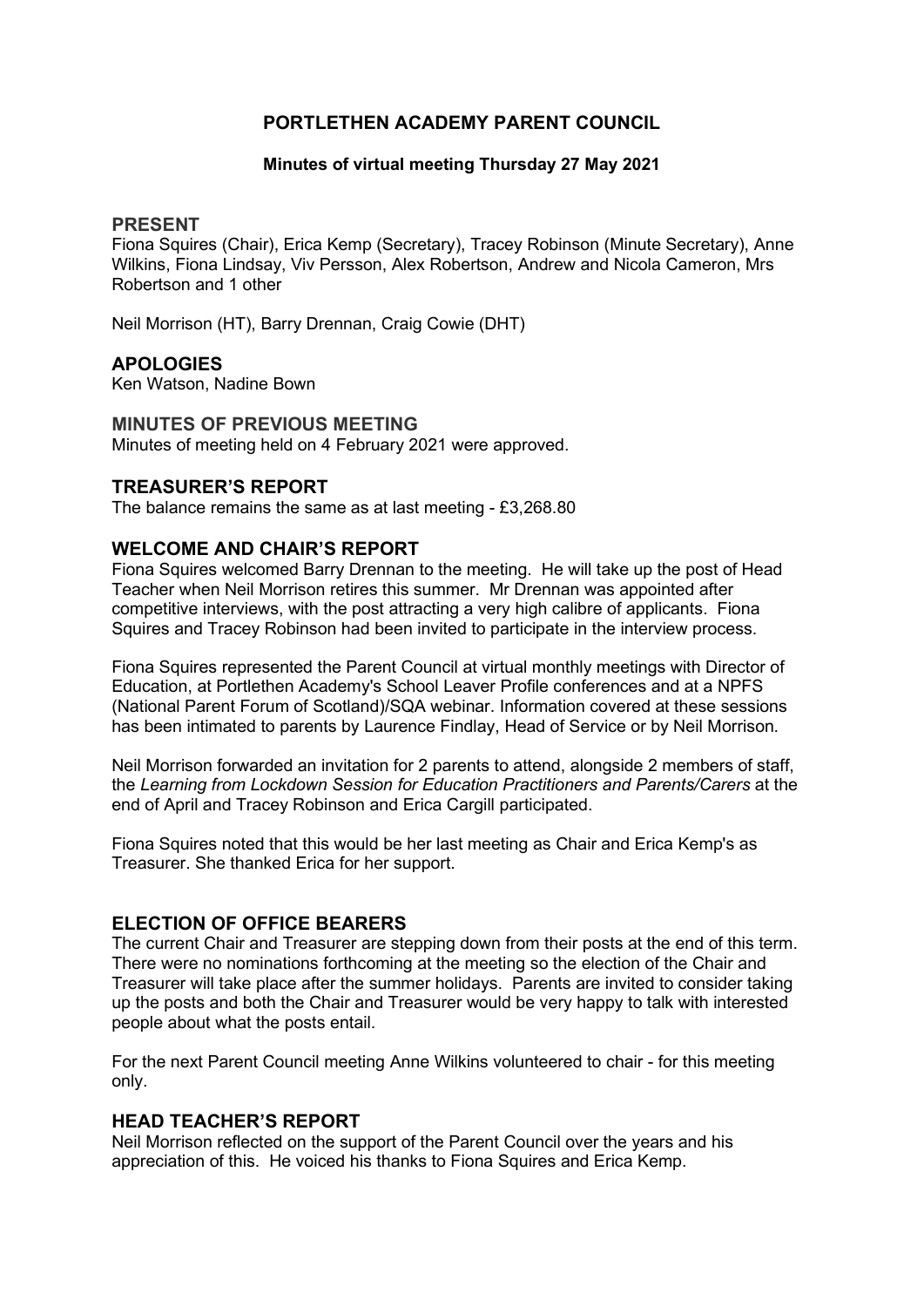1. COVID mitigation - young people's attitudes have been good and they have been following guidelines re wearing face coverings and sanitising their hands, however they were subdued at first when they returned to school and the school has been very aware of their health and well-being.

Pressure on the senior phase pupils has tried to be mitigated by

Trying to spread the assessments

 Last 2 weeks Senior Pupils have not had to come into school unless for assessments As well as helping young people recover, it has also helped with the safety of the school.

S1 young people have been using the theatre as a social space and are now able to use the rest of the school.

Staff - for all staff it has been a difficult environment to work in. S2 and S3 tracking reports and S1 written reports are due soon. The S1 written report will be short as staff doing marking and moderation.

- 2. SQA an announcement on the appeals system is expected and teachers are having to be reactive to events. Craig Cowie has been working with Principle Teachers with regard to marking and moderation.
- 3. School leavers unfortunately there are no real celebrations for school leavers due to COVID pandemic restrictions.
- 4. Staffing update Barry Drennan has been appointed as Head Teacher. Jenny Law has been appointed as Depute Head Teacher. There is a further 0.4FTE Depute Head Teacher post to be filled and there is an interview scheduled week commencing 31 May. A new guidance teacher for Elsick House will start in August. Three new probationers (Biology, Chemistry and Modern Languages) will start after the summer and there may be two further probationers. All other vacancies have been filled, with interviews for a Teacher of English week commencing 31 May and a Technician is being recruited.
- 5. School Improvement Plan this is actively being developed and Barry Drennan has been involved
- 6. Canteen looking at how the recent changes in response to new regulations can be resolved
- 7. Timetable the new timetable should be out soon however there is still uncertainty over what is planned for next year in relation to exams and what the contingency measures will be. Clarity is being sought by Aberdeenshire Council, Head Teachers, Unions and parents. Fiona encouraged parents to consider subscribing to communications from the National Parent Forum for Scotland. https://www.npfs.org.uk/
- 8. Expanding school roll The school roll is anticipated to rise with the new housing being built in the catchment area. The capacity of the school is currently 970 pupils with potential to increase the capacity to 1000. This capacity is projected to be reached in the next few years. The current contract for the building with Robertsons will soon revert to Aberdeenshire Council ownership at the end of the original 10 year contract at which point extension to the existing buildings can be considered. In the meantime discussions continue with Robertsons and the Aberdeenshire Council's Learning Estates Team on potential solutions. Note that the catchment for Primary School (and later Secondary) at Chapelton does not include Newtonhill area and it will be sometime before that new school is built as the pace of house building is slower than originally anticipated.